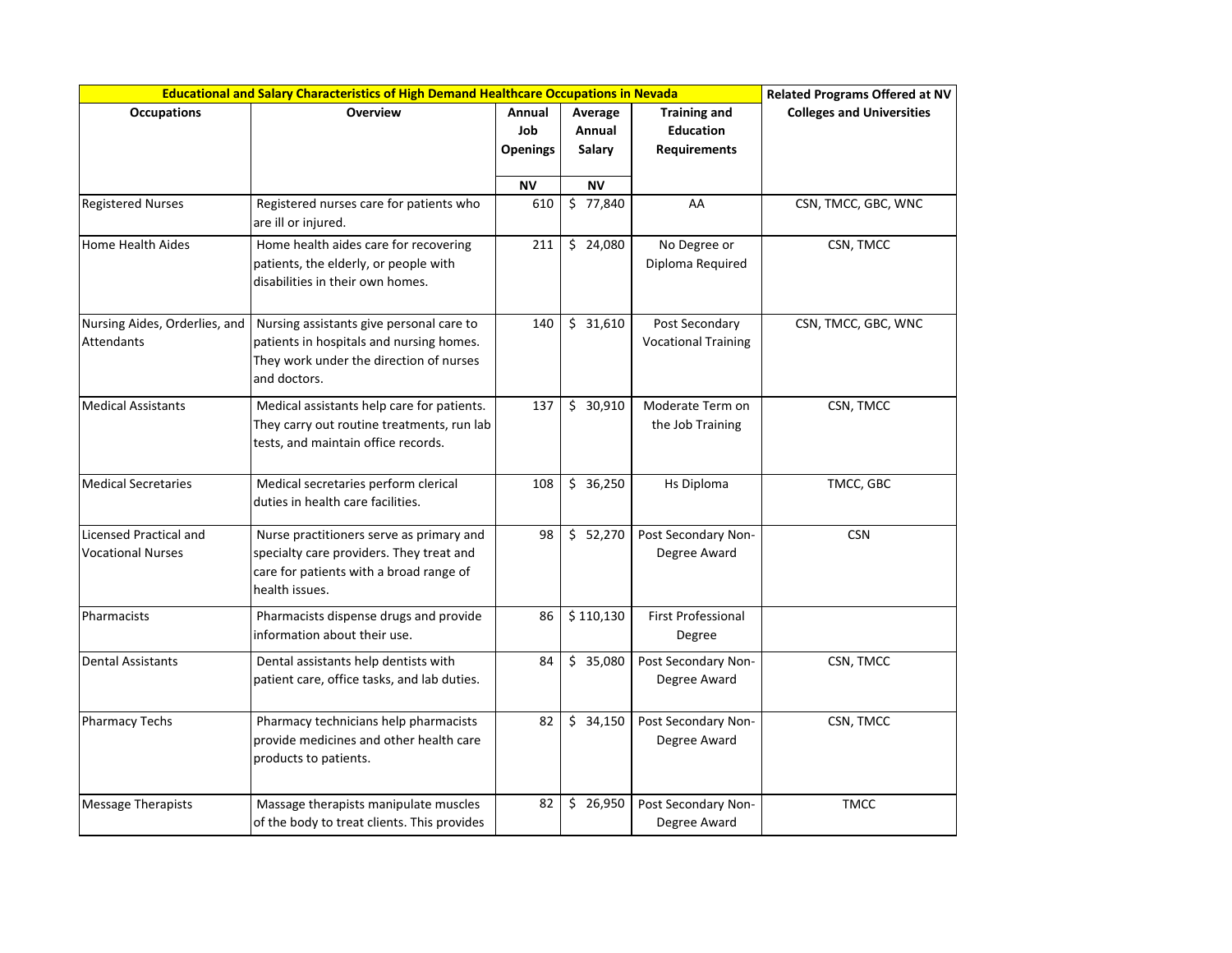| Child, Family, and School            | Social workers help people manage social,   | 80 | \$47,700  | <b>Bachelors</b>    |                     |
|--------------------------------------|---------------------------------------------|----|-----------|---------------------|---------------------|
| Social Workers                       | financial, and health problems.             |    |           |                     |                     |
|                                      |                                             |    |           |                     |                     |
| Physicians - Primary Care            | Family and general practitioners treat a    | 74 | \$204,660 | Graduate/Doctoral   |                     |
|                                      | wide range of conditions and help people    |    |           |                     |                     |
| <b>Fitness Trainers and Aerobics</b> | Fitness trainers and aerobics instructors   | 72 | \$29,760  | Hs Diploma          | <b>TMCC</b>         |
| Instructors                          | help people get in shape. They teach        |    |           |                     |                     |
|                                      | aerobics classes or set up individual       |    |           |                     |                     |
|                                      | training programs.                          |    |           |                     |                     |
| <b>Medical and Health Service</b>    | Health services administrators plan and     | 70 | \$95,290  | <b>Bachelors</b>    |                     |
| <b>Managers</b>                      | direct health care services.                |    |           |                     |                     |
| <b>Physical Therapists</b>           | Physical therapists (PTs) treat patients to | 55 | \$97,810  | Graduate/Doctoral   |                     |
|                                      | relieve their pain and increase their       |    |           |                     |                     |
|                                      | strength and mobility.                      |    |           |                     |                     |
| <b>Emergency Medical Techs</b>       | Emergency medical technicians (EMTs)        | 48 | \$36,080  | Post Secondary Non- | CSN, TMCC, GBC, WNC |
| and Paramedics                       | and paramedics give care to ill or injured  |    |           | Degree Award        |                     |
|                                      | people in emergency situations. If patients |    |           |                     |                     |
|                                      | need more care, they drive them to          |    |           |                     |                     |
|                                      | medical facilities.                         |    |           |                     |                     |
| Dentists                             | Dentists examine patients' teeth and        | 47 | \$158,059 | Graduate/Doctoral   |                     |
|                                      | mouth and correct dental problems.          |    |           |                     |                     |
|                                      |                                             |    |           |                     |                     |
| Dental Hygienists                    | Dental hygienists clean teeth and teach     | 44 | \$88,620  | AA                  | CSN, TMCC           |
|                                      | clients how to prevent tooth decay and      |    |           |                     |                     |
|                                      | gum disease.                                |    |           |                     |                     |
| <b>Medical Records and Health</b>    | Health information technicians collect,     | 42 | \$36,490  | Hs Diploma          | CSN, TMCC, GBC      |
| <b>Information Techs</b>             | code, and maintain medical information      |    |           |                     |                     |
|                                      | about patients.                             |    |           |                     |                     |
| Physicians - Specialists             | Physicians and surgeons diagnose and        | 41 | \$218,280 | Graduate/Doctoral   |                     |
|                                      | treat injuries or illnesses. Physicians     |    |           |                     |                     |
| Social and Human Service             | Social and human service assistants help    | 41 | \$30,380  | Hs Diploma          |                     |
| Assistants                           | clients get social services.                |    |           |                     |                     |
| <b>Environmental Scientists and</b>  | Environmental scientists study problems     | 36 | \$83,330  | <b>Bachelors</b>    |                     |
| Specialists, Including Health        | in the natural world that affect the health |    |           |                     |                     |
|                                      | of living things.                           |    |           |                     |                     |
| <b>Respiratory Therapists</b>        | Respiratory therapists evaluate, treat,     | 34 | \$67,270  | AA                  | <b>CSN</b>          |
| <b>Medical and Public Health</b>     | Social workers help people manage social,   | 32 | \$66,930  | Graduate/Doctoral   |                     |
| <b>Social Workers</b>                | financial, and health problems.             |    |           |                     |                     |
|                                      |                                             |    |           |                     |                     |